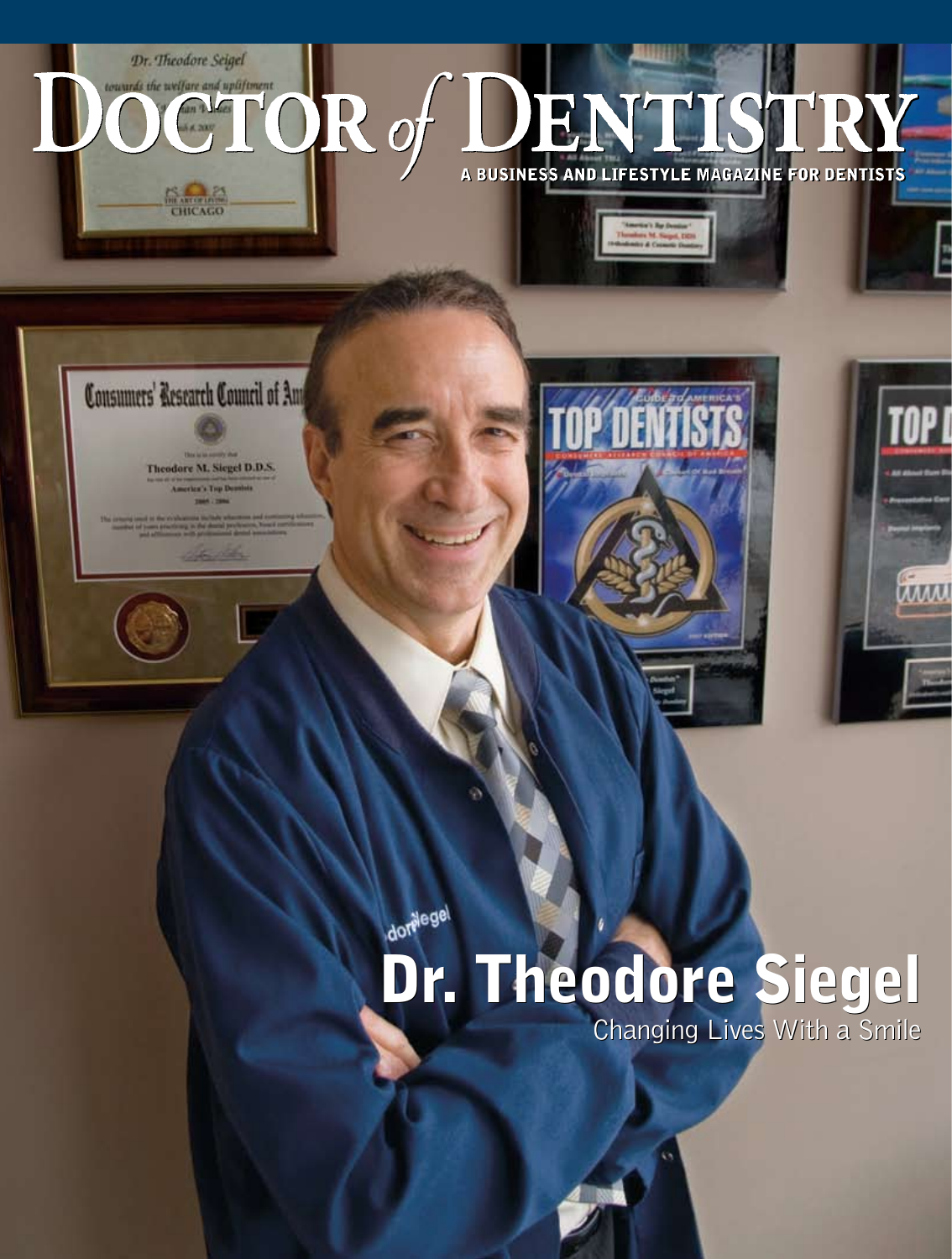# Changing Lives With a Smile

By Donna Weinstock and J.D. Gershbein

Dr. Theodore M. Siegel knows about smiles. He understands what cosmetic dentistry can do for a person's confidence and self-esteem. The moment you walk into his aptly named dental practice, Big Smile Dental, you know that the experience will live up to its name. From the larger-thanlife smile on the front of the building to the warm, friendly smile of Dr. Siegel, you are aware that this is a dental practice that delivers on its promise.

He has been creating stunning smiles and transforming the lives of people for over 25 years. By combining dental technology with skilled artistry, he has become a renowned cosmetic dentist. It is no secret why so many people come from all over the world to see Dr. Siegel to get the smile that they have always dreamed of. The first obvious observation when you meet the doctor is that there is a real passion that radiates from him and that he absolutely loves to practice dentistry. "Imagine being able to take your passion and turn it into a profession that helps people look and feel better about themselves," stated Dr. Siegel. "I feel truly fortunate to be able to make such an impact on people's lives by giving them more confidence simply by improving their appearance."

When patient Ken Burnett walked into Big Smile Dental, he said, "I want to be a before-and-after on your website." He had been to several dentists prior to Dr. Siegel's office. After seeing the Big Smile Dental website, Burnett knew that he had found the right dentist. "It feels great to be able to smile again. He

Surrounding Dr. Siegel (from left): lead assistant Edibeth Torres, Assistant Office Manager Aida Acevedo, receptionist Pam Bernal, hygiene coordinator Ivelyse Vega, dental assistant and new-patient coordinator Giovana Santillan, hygienist Jennifer Bishop, front desk attendant Dalia Salgado and Office Manager Laura Villalobos

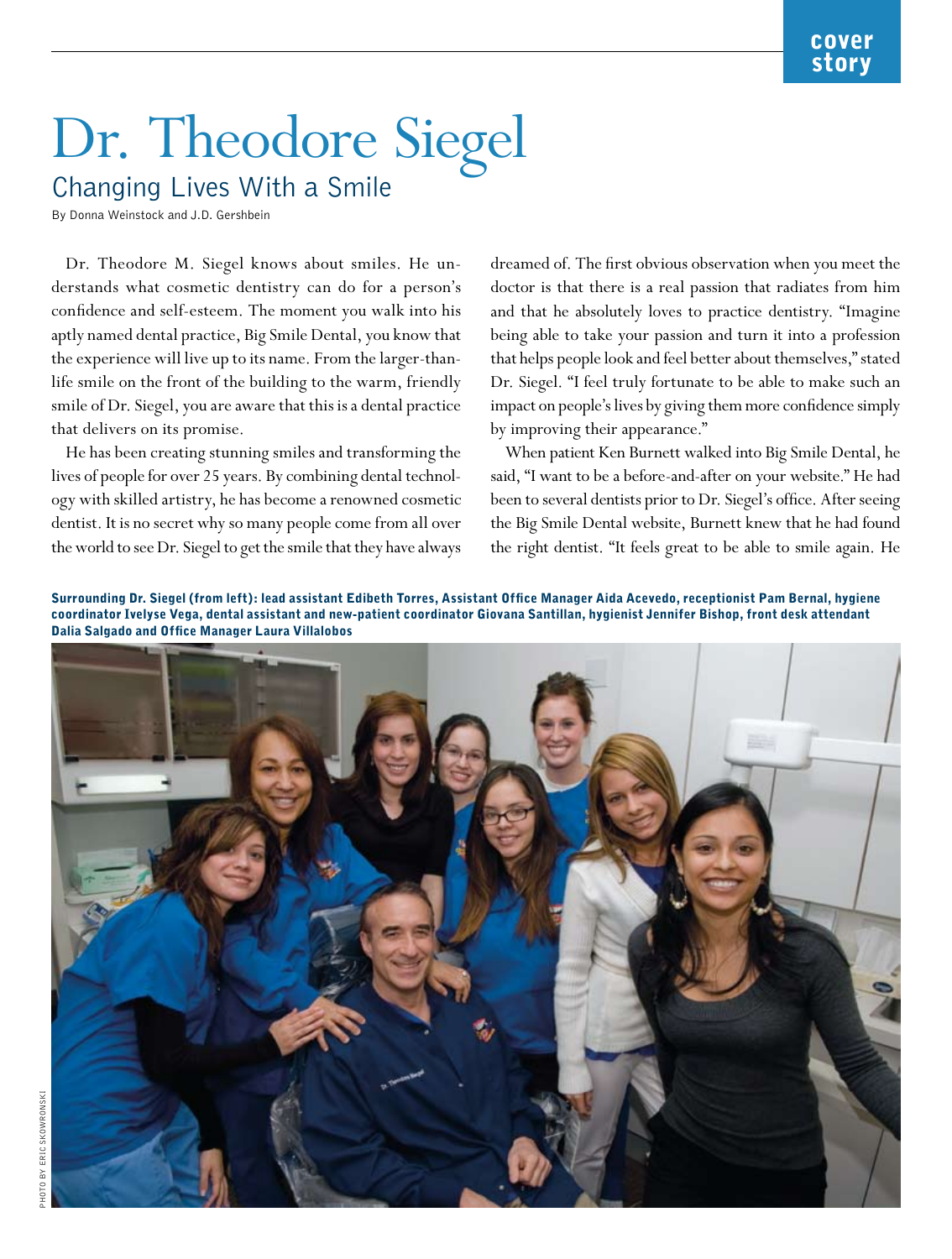## Bridges, Crowns, Implants, Periodontal Surgery, Composite Restorations, Flipper

"Ken had extensive dental treatment in the past, but was still unable to chew and digest food properly and he was unhappy with his smile," said Dr. Siegel. "The first thing I did was stabilize his bite  $-$  give the back teeth a place where Ken could chew food and rest his jaw muscles comfortably. Some of his back teeth were broken down so badly that in order to place crowns properly, periodontal surgery was

necessary. I tried to adjust the old flipper [a partial denture that can be removed from his mouth] he was currently using, but with his bite now established, a new flipper was in order. (The flipper was necessary to replace the missing teeth until I was able to restore his implants.) Ken wanted a whiter and more youthful smile. Three crowns and three implant crowns were made several shades lighter than his original





saved me," confessed Burnett, who was amazed by the quality of care that he received. "He is the consummate professional. He explained everything so clearly and in such an assuring manner. The work exceeded my expectations. Regular dental maintenance, including simple flossing, which had been a horrible problem for me, is now a breeze. I can enjoy foods today that I haven't been able to eat for 20 years." He truly believes that the cosmetic dentistry he received made him look and feel better about himself. Burnett added, "He is what a dentist should be. He is incredibly detail oriented, very reassuring and kept me well informed every step of the way."

The term "makeover dentistry" seems appropriate as teeth, smiles, faces and personalities are altered and improved. A beautiful smile is one of the first things that people notice when meeting and greeting others. Dr. Siegel is passionate about improving the smiles of others, as the results can be dramatic.

"I love my veneers! Dr. Siegel gave me the smile of my dreams," exclaimed patient Sue Pinea. "I was self-conscious about the way I smiled. I also knew that my mouth was going to be a challenge. I had some heredity issues, but he did a magnificent job, not just on me, but also on my daughters. I am so thankful for the work Dr. Siegel did on

> us. Every time I look at my daughters with their new beautiful smiles, I am thankful that he was able to make such a great impact in their lives. He gave them confidence. It is obvious he loves his work. Dr. Siegel and his staff made sure that everything went smoothly." What a wonderful feeling to know that you are helping others feel better about themselves.

> Cosmetic dentistry is always changing. Not one to rest on his laurels, Dr. Siegel knows what it takes to stay ahead of the curve and keep his artistry on a high level. There are the many hours of continuing education and long

# Handcrafted Composite Veneers

"This patient was so embarrassed about her smile that she would not let me use her real name or her full face in the pictures," said Dr. Siegel. "She works with small children in the Chicago Public School System. Well, you know how innocent and honest children can be. They would ask her what was wrong with her teeth and why she doesn't fix them. My patient would hide her teeth whenever she could and when she needed to laugh, she would put her hand over her mouth. And as I've said before, pictures were out of the question. The best way to correct her problem was with braces and porcelain veneers. But time and money were a problem. She wanted to look better right away and could not afford the veneers. She compromised and allowed me to handcraft veneers made out of a composite material instead of porcelain. The procedure was painless — no shots were necessary — and everything was completed in one visit."

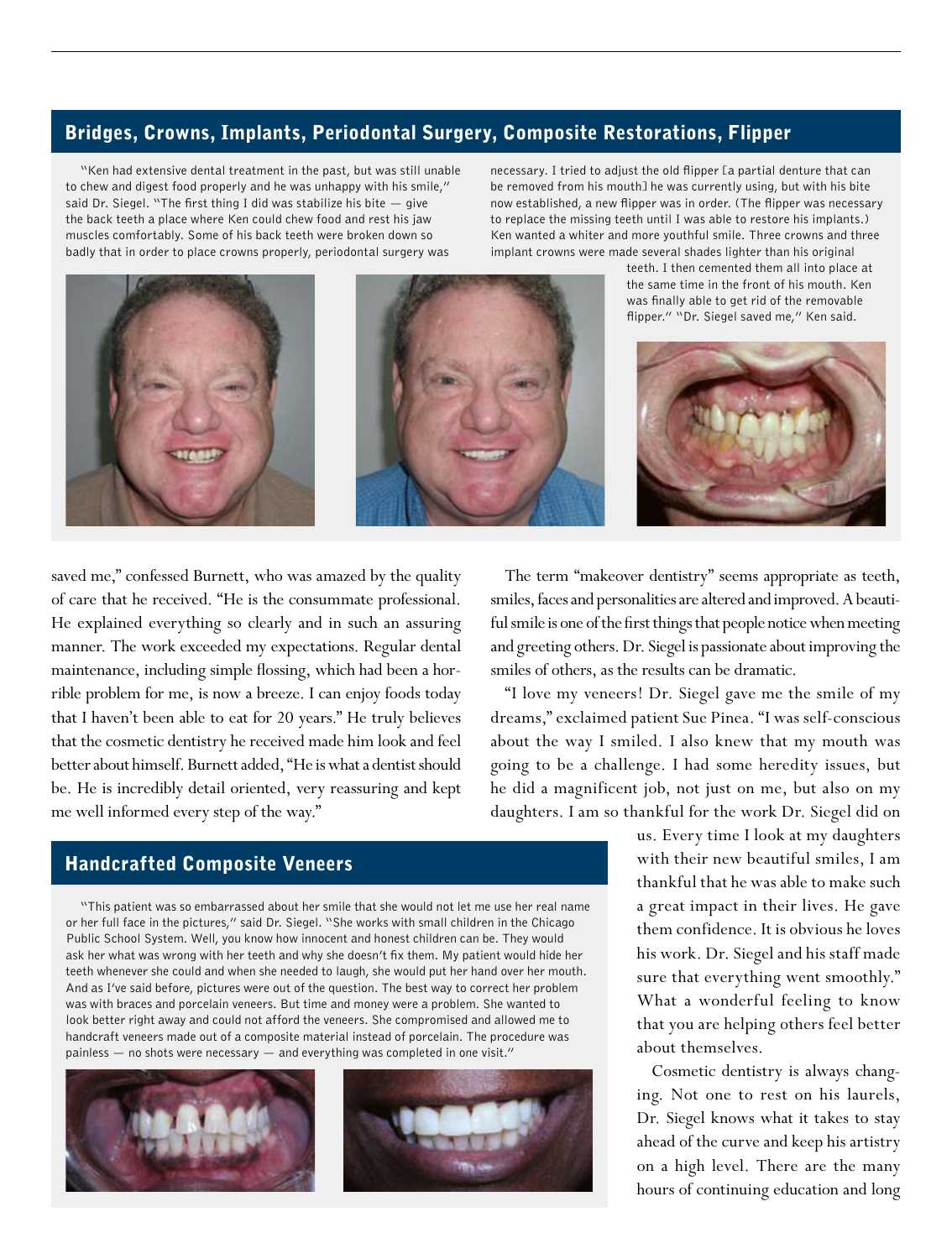#### Veneers and Bleaching

"Nicole did not like her smile," said Dr. Siegel. "She specifically did not like the shape of her teeth (they were 'too skinny') and the spaces or gaps between them. She also wanted her teeth lighter. I had Nicole bleach her teeth until she reached the shade she wanted. I then prepared her front six teeth for veneers." "Thank you, Dr. Siegel, I'm so happy with my smile makeover that I can't stop smiling," said Nicole.



#### Bleaching, Periodontal Surgery, Composite Restorations, a Bridge and Crown Made With No Metal

"Claire was missing her left and right front lateral teeth," said Dr. Siegel. "The canines, or eye teeth, were where the laterals should have been. (The canines were more to the center of her mouth.) The first thing I did was bleach her teeth. I was able to lighten her teeth 12 shades. I then restored her back teeth with tooth-colored fillings. In order to restore her missing tooth on her left side, I wanted to make a bridge without metal. First, I had to remove the excess gum tissue that had filled up the space. After the healing phase, I placed a three-unit bridge (which is basically three crowns attached to each other) and a crown on her right side to make the canine look like a lateral tooth."





days on his feet in the operatory. The doctor is constantly thinking about his patients. "He works hard at his craft and goes above and beyond what the average dentist would do," explained fellow dentist Henry Lotsof, D.D.S. "He is the Tiger Woods of dentistry. He is unbelievably talented and he works hard to stay great. He thinks through every case and won't jump on a new dental technique without doing his homework. He spends the necessary time to understand his patients' wants and needs and then chooses the best option for them. He is able to envision what a patient will look like even before the dental work begins."

Dr. Siegel duly acknowledges his gift and asserts that true cosmetic dentistry involves art, science and vision. "The best cosmetic dentists are born with the artistic ability to see things from start to finish," he said. Indeed, Dr. Siegel is an agent of change, and it is amazing just how profound that change can be.

Perhaps the greatest testimonial to Dr. Siegel's uncompromising attention to detail and the sheer quality of his dentistry is offered by the dental laboratory that works hand in hand with Big Smile Dental. David Block, owner of Aesthetic Porcelain Studios in Universal City, CA, is a highly sought-after speaker and dental technician who works with the best cosmetic dentists in the world. "I consider myself an excellent judge of questionable treatment," offered Block. "When it comes to Dr. Siegel

#### Braces

"Well, it's easy to see that Nidia either has too many teeth or too small of a mouth," said Dr. Siegel. "Her teeth were so crooked and crowded that some teeth were pushed completely out of the arch. The only possible way to fix her teeth was with braces. Nidia needed to have her first four premolars removed before we could start. The results speak for themselves."







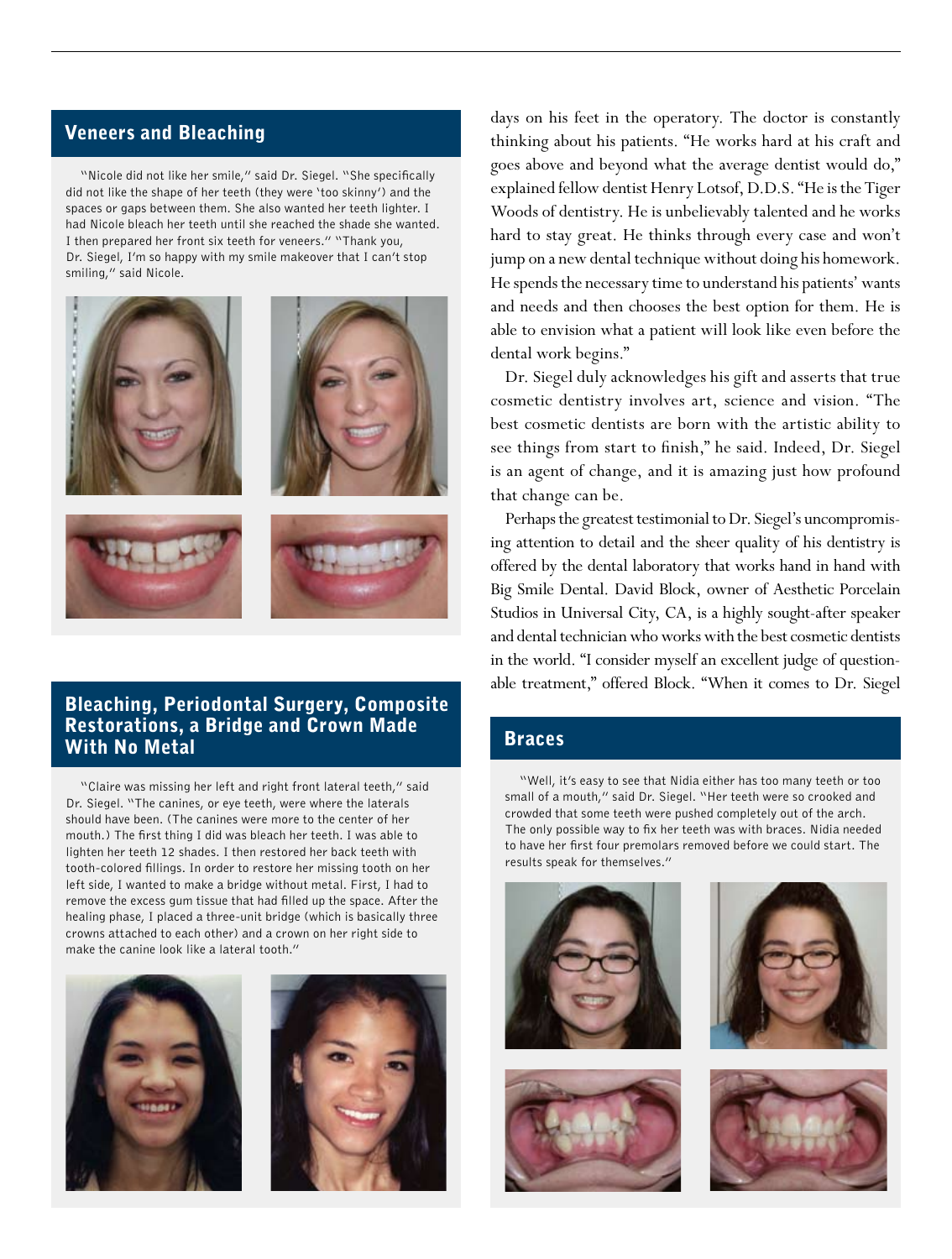and his approach to patient care, there is no compromise. Every aspect of the work is consistent with the need. He is the cream of the crop."

Dr. Siegel is quick to add that his office runs as efficiently as it does due to his caring and knowledgeable staff. There is a true team effort in making patients feel special from start to finish and making them feel that they are in the right place. Customer service and patient satisfaction are high priorities for everyone in the office.

The staff feels equally as strong about Dr. Siegel as he does about them. Office Manager Aida Acevedo described her boss as "a perfectionist," but also down to earth.

Knowing what procedure to use on a patient — whether it should be braces, veneers or crowns — must be determined. "He just wants to make our patients happy," added hygienist Jennifer Bishop. "Their best interest is always his top priority." Rosa Villanueva, his dental assistant, stated, "He creates a very comfortable environment and makes our patients, especially the nervous ones, feel relaxed. His dedication to detail and his passion for dentistry are felt by patients when they first meet him."

### Root Canal Therapy, Composites, Bleaching and Invisalign

"When Carlo first came to me, he insisted on having veneers placed on his front teeth," said Dr. Siegel. "But, there were two problems that had to be addressed. First, his front tooth died; that turned black and needed a root canal. Second, his teeth were angled out too far forward. In order to place veneers, I would have had to destroy his front four teeth. I started by performing root canal therapy on his front right tooth. I then bleached the inside of that tooth only. Carlo did not want to wear regular braces, so he opted for Invisalign to pull his teeth back into the proper position. With his teeth certainly much better, Carlo has decided that he no longer needs veneers. He also saved a lot of money."



#### Root Canal Therapy, Composite Restorations, No-Metal Crowns Periodontal Therapy

"Angelina was not happy with her smile, but she first needed a lot of work to get her mouth to a healthy state," said Dr. Siegel. "She had badly decayed teeth, broken-down fillings, poor-fitting crowns and some periodontal issues. Good dentistry starts with a good foundation. You wouldn't build a building on quicksand. I first had to fix the teeth that were savable and get her gums in shape. Due to the amount of money required to do the work right, Angelina had to extend her treatment over many years, which is something a lot of my patients have to do. It's very difficult for most people to come up with that kind of money right away. Angelina and I set up a plan where we would start on the teeth that needed the most work first, saving one tooth at a time. Slowly but surely, she stayed the course and now has a beautiful, healthy smile that should last a lifetime."



Nothing is overlooked when it comes to making Dr. Siegel's patients feel comfortable and welcome. Massage chairs, TV/ movies, headphones, music and a welcoming reception area add to the atmosphere of the practice.

Part of his philosophy is to give back to the community that has been good to him. For that reason, Dr. Siegel began a charity five years ago. Every Valentine's Day, his charity, Dentists With Heart, offers free dental care for those in need. "Dentistry is a luxury that not everyone can afford," stated Dr. Siegel. "I started this charity to help change the lives of those people that didn't have enough money to take care of the things that we take for granted. But a funny thing happened along the way. It was my life that changed the most. And I feel truly blessed to be able to help others in need." During this time, the doctor and his staff do exams, cleanings, X-rays, fillings, extractions, diagnostics and pain control. On hand are a periodontist, an oral surgeon, several hygienists and volunteers who all donate their time. Free dental days for children have also been offered to children in the area.

Although Dr. Siegel tends to downplay his acute sense of philanthropy, when it come to rendering the best possible care